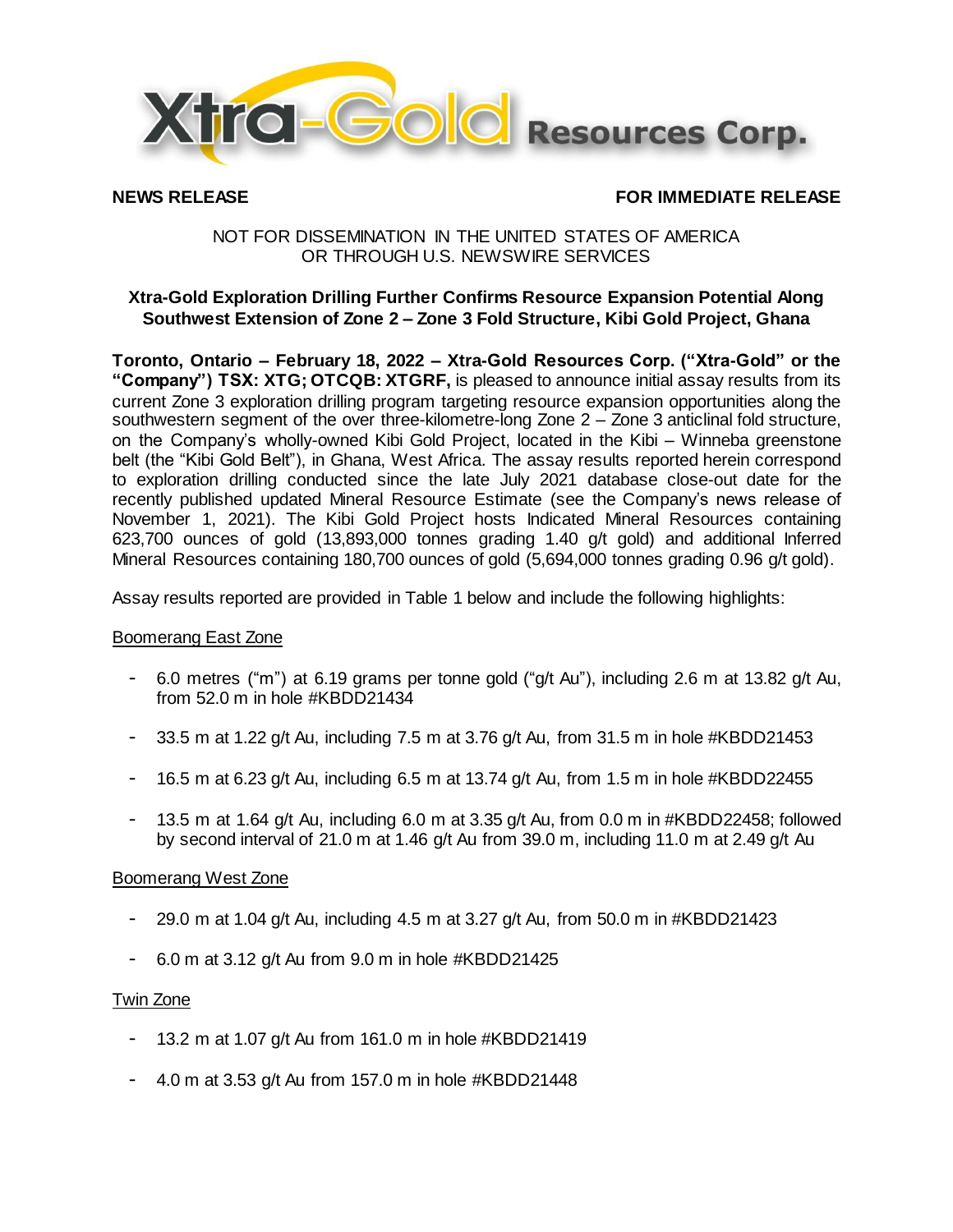James Longshore, President and CEO remarked: "Our ongoing Zone 3 exploration drilling program continues to further delineate multiple mineralization zones along the southwest extension of the Zone 2 – Zone 3 fold structure, spanning over 1,000 m beyond the limits of the currently defined mineral resource. These latest positive drilling results, combined with recent trenching and surface mapping, are transforming our structural understanding of the Zone 3 gold mineralization, as well as further validating our 3D geological modeling. We remain steadfast in our efforts to advance these early-stage gold zones to the resource stage, as well as identifying additional targets in Zone 3, with the goal of driving the next phase of resource growth at the Kibi Gold Project."

Today's Kibi Gold Project drill results correspond to the first 44 boreholes (5,898 m) of an ongoing exploration initiative targeting resource expansion opportunities along the southwestern (Zone 3) segment of the over three-kilometre-long Zone 2 – Zone 3 anticlinal fold structure. With the exploration program focussing on follow up drilling of the early-stage Boomerang East, Boomerang West, and Twin Zone (formerly JK East) targets positioned along similar secondorder fold hinge structures as the neighbouring Double 19 resource body, and scout drilling of prospective litho-structural gold settings identified by recently completed detailed 3D geological modelling. The present 44 diamond core boreholes were completed by the Company's in-house drilling crews from late July 2021 to mid-January 2022 (#KBDD21415 - #KBDD22458), including: 6 holes (546 m) at Boomerang West, 24 holes (3,473.2 m) on the Twin Zone, 9 holes (1,250 m) at Boomerang East, and 5 scout holes (628.8 m). Exploration significant auriferous intercepts are presented in Table 1 below, with a drill plan (Figure 1) and collar details (Table 2), available at:

## **(Figure 1\_Zone 2 – [Zone 3 Drill Plan\\_Feb 18](https://www.xtragold.com/_resources/news/nr-2022-02-18-figure1.pdf) 2022)**

| Table 1: Significant Drill Intercepts<br>Zone 3 Resource Expansion Target Generation Program<br>(Kibi Gold Project /July 2021 - January 2022) |                  |                |                         |                         |                       |  |  |  |
|-----------------------------------------------------------------------------------------------------------------------------------------------|------------------|----------------|-------------------------|-------------------------|-----------------------|--|--|--|
| Hole ID                                                                                                                                       | From<br>(metres) | To<br>(metres) | Core Length<br>(metres) | Gold Grams<br>Per Tonne | Zone ID / Target      |  |  |  |
| KBDD21415                                                                                                                                     | 3.0              | 10.5           | 7.5                     | 1.46                    | Boomerang West        |  |  |  |
| including                                                                                                                                     | 7.5              | 9.0            | 1.5                     | 3.80                    |                       |  |  |  |
| and                                                                                                                                           | 48.0             | 55.5           | 7.5                     | 0.45                    |                       |  |  |  |
| KBDD21418                                                                                                                                     | 0.0              | 22.5           | 22.5                    | 0.52                    | <b>Boomerang West</b> |  |  |  |
| including                                                                                                                                     | 19.5             | 21.0           | 1.5                     | 2.09                    |                       |  |  |  |
| KBDD21419                                                                                                                                     | 161.0            | 174.2          | 13.2                    | 1.07                    | Twin Zone             |  |  |  |
| and incl.                                                                                                                                     | 169.9            | 171.9          | 2.0                     | 2.62                    |                       |  |  |  |
| KBDD21420                                                                                                                                     | 25.5             | 37.5           | 12.0                    | 1.04                    | <b>Boomerang West</b> |  |  |  |
| including                                                                                                                                     | 30.0             | 31.5           | 1.5                     | 4.37                    |                       |  |  |  |
| KBDD21421                                                                                                                                     | 57.9             | 74.0           | 16.1                    | 0.32                    | Twin Zone             |  |  |  |
| including                                                                                                                                     | 57.9             | 59.3           | 1.4                     | 1.22                    |                       |  |  |  |

## **[\(Table 2\\_Drill Collar Info\\_Feb 18](https://www.xtragold.com/_resources/news/nr-2022-02-18-table1.pdf) 2022)**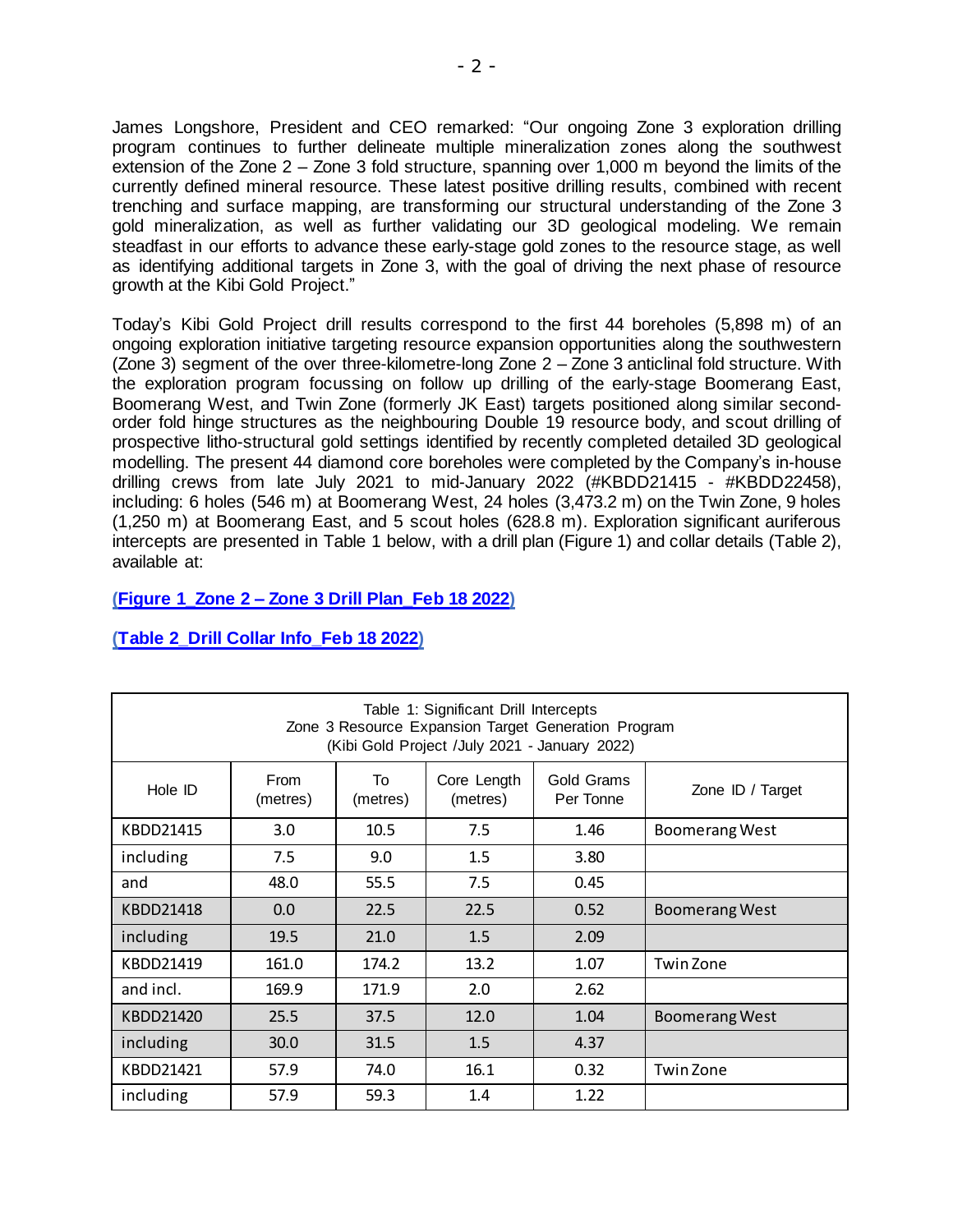| KBDD21423 | 50.0  | 79.0  | 29.0  | 1.04  | <b>Boomerang West</b> |
|-----------|-------|-------|-------|-------|-----------------------|
| including | 53.0  | 54.0  | 1.0   | 4.43  |                       |
| including | 65.5  | 70.0  | 4.5   | 3.27  |                       |
| KBDD21425 | 9.0   | 15.0  | 6.0   | 3.12  | <b>Boomerang West</b> |
| including | 10.5  | 12.0  | 1.5   | 4.33  |                       |
| KBDD21427 | 113.2 | 114.5 | 1.3   | 2.81  | <b>Twin Zone</b>      |
| KBDD21431 | 98.1  | 107.0 | 8.9   | 0.78  | Twin Zone             |
| including | 104.7 | 107.0 | 2.3   | 2.54  |                       |
| KBDD21434 | 52.0  | 58.0  | 6.0   | 6.19  | <b>Boomerang East</b> |
| including | 53.4  | 56.0  | 2.6   | 13.82 |                       |
| and incl. | 55.5  | 56.0  | 0.5   | 51.62 |                       |
| and       | 97.5  | 113.0 | 15.5  | 0.45  |                       |
| including | 108.0 | 111.0 | 3.0   | 1.11  |                       |
| KBDD21436 | 103.5 | 110.0 | 6.5   | 1.76  | Twin Zone             |
| KBDD21438 | 112.0 | 134.0 | 22.0  | 0.60  | <b>Boomerang East</b> |
| including | 115.2 | 115.7 | 0.5   | 8.82  |                       |
| KBDD21439 | 104.0 | 115.7 | 11.7  | 0.70  | Twin Zone             |
| including | 105.5 | 106.0 | 0.5   | 4.01  |                       |
| KBDD21441 | 178.0 | 188.0 | 10.0  | 0.31  | <b>Boomerang East</b> |
| including | 186.0 | 187.0 | 1.0   | 1.02  |                       |
| KBDD21445 | 206.5 | 213.0 | 6.5   | 0.47  | Twin Zone             |
| including | 206.5 | 207.7 | 1.2   | 1.47  |                       |
| KBDD21448 | 157.0 | 161.0 | 4.0   | 3.53  | Twin Zone             |
| including | 157.7 | 158.4 | 0.7   | 6.66  |                       |
| KBDD21450 | 29.85 | 45.4  | 15.55 | 0.66  | <b>Boomerang East</b> |
| including | 29.85 | 34.8  | 4.95  | 1.12  |                       |
| KBDD21453 | 31.5  | 65.0  | 33.5  | 1.22  | <b>Boomerang East</b> |
| including | 31.5  | 39.0  | 7.5   | 3.76  |                       |
| and incl. | 31.5  | 32.2  | 0.7   | 15.62 |                       |
| KBDD22455 | 1.5   | 18.0  | 16.5  | 6.23  | <b>Boomerang East</b> |
| including | 10.5  | 17.0  | 6.5   | 13.74 |                       |
| and incl. | 10.5  | 12.0  | 1.5   | 36.46 |                       |
| and       | 46.0  | 62.0  | 16.0  | 0.38  |                       |
| KBDD22458 | 0.0   | 13.5  | 13.5  | 1.64  | <b>Boomerang East</b> |
| including | 7.5   | 13.5  | 6.0   | 3.35  |                       |
| and       | 39.0  | 60.0  | 21.0  | 1.46  |                       |
| including | 40.0  | 51.0  | 11.0  | 2.49  |                       |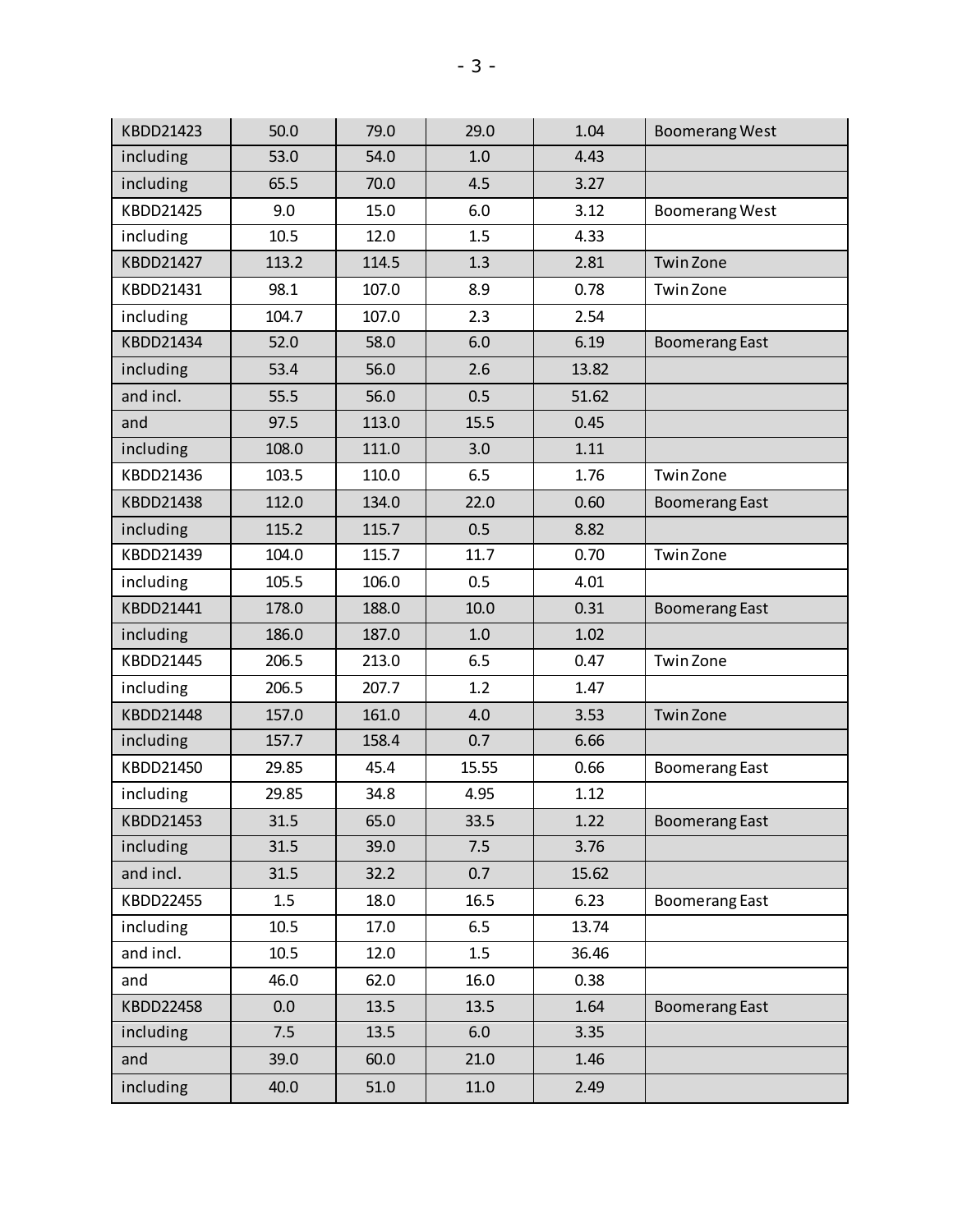**Notes:** Reported intercepts are core-lengths; true width of mineralization is unknown at this time.

"Significant" intercepts meet following criteria: 1 m minimum length and mininum metal factor (grade x length) of 3; with minimum 0.3 g/t gold average grade over interval or a minimum metal factor of 5 if interval less than 1 m in length. Intercepts also constrained with a 0.25 g/t gold minimum cut-off grade at top and bottom of intercept, with no upper cut-off applied, and maximum of five (5) consecutive samples of internal dilution (<0.25 g/t gold). All internal intervals above 15 g/t gold indicated.

Gold mineralization within the Zone 2 – Zone 3 Mineral Resource footprint area is emplaced along the limbs and hinge of a 1<sup>st</sup> Order ("F2a"), tight to isoclinal, anticlinal fold structure, with mineralization zones further occupying 2<sup>nd</sup> Order ("F1") isoclinal fold hinges on a target scale. Mineralization consists predominantly of tensional arrays of auriferous quartz-carbonate veins hosted by folded diorite bodies with an interpreted Belt-type granitoid affinity. Over 20 significant gold occurrences hosted by Belt (Dixcove)- and Basin (Cape Coast)-type granitoids are known in Ghana, with a number constituting significant deposits. These deposits represent a relatively new style of gold mineralization for orogenic gold deposits within the West African Birimian terrain. Belt-type intrusion-hosted gold deposits include Newmont Mining's Subika deposit at their Ahafo mine and Kinross Mining's Chirano deposit within the Sefwi gold belt, as well as the former Golden Star Resources' Hwini-Butre deposit at the southern extremity of the Ashanti gold belt.

At the Boomerang East target, the present drilling helped further traced gold mineralization over an approximately 400 m section across the southeastern limb of the NE-trending Zone 2 – Zone 3 anticlinal fold structure, with the mineralization predominantly being spatially associated with a series of apparent second-order (parasitic) fold structures.

Holes #KBDD21450 and #KBDD21453 consisting of a NW-trending drill-fan pattern  $(-50^{\circ}$  & -75°), undercutting recently excavated trench #TAD016A designed to test an auriferous quartz vein exposure located along an apparent fold hinge structure, returned mineralized intercepts of 15.55 m grading 0.66 g/t Au, including 1.12 g/t Au over 4.95 m, from a down-hole of 29.85 m and 33.5 m grading 1.22 g/t Au, including 3.76 g/t Au over 7.5 m, from a down-hole depth of 31.5m, respectively. With the NW-trending #TAD016A trench returning a channel sample intercept grading 1.06 g/t Au over a 16.8 m trench-length, including 5.01 g/t Au over 1.0 m. A second drill-fan pattern collared 25 m northeast to further test the newly define NE-trending fold hinge structure returned the following mineralized intercepts: 16.5 m grading 6.23 g/t Au, including 13.74 g/t Au over 6.5 m, from a down-hole depth of 1.5 m in #KBDD22455 (-50<sup>o</sup>); and 13.5 m grading 1.64 g/t Au, including 3.35 g/t Au over 6.0 m and 21.0 m grading 1.46 g/t Au, including 2.49 g/t Au over 11.0 m, from respective down-hole depths of 0.0 m and 39.0 m in #KBDD22458 (-75°). Drilling efforts further to the southeast along the limb of the anticlinal fold structure returned a mineralized intercept highlight of 6.0 m grading 6.19 g/t Au, including 13.82 g/t Au over 2.6 m, from a down-hole depth of 52.0 m in hole #KBDD21434.

Mineralized intercept highlights for the present Boomerang West drilling include: 29.0 m grading 1.04 g/t Au, including 3.27 g/t Au over 4.5 m, from a down-hole of 50.0 m in #KBDD21423; and 3.12 g/t Au over 6.0 m from a down-hole depth of 9.0 m in #KBDD21425. Gold mineralization at Boomerang West occupies a NE-plunging, tight to isoclinal, anticlinal fold hinge zone. With the mineralization preferentially occurring along the contacts between the stacked granitoid – metasedimentary rock units and/or internally within the fractured granitoid. The present drilling further established the gold mineralization over an approximately 240 m trend-length and 80 m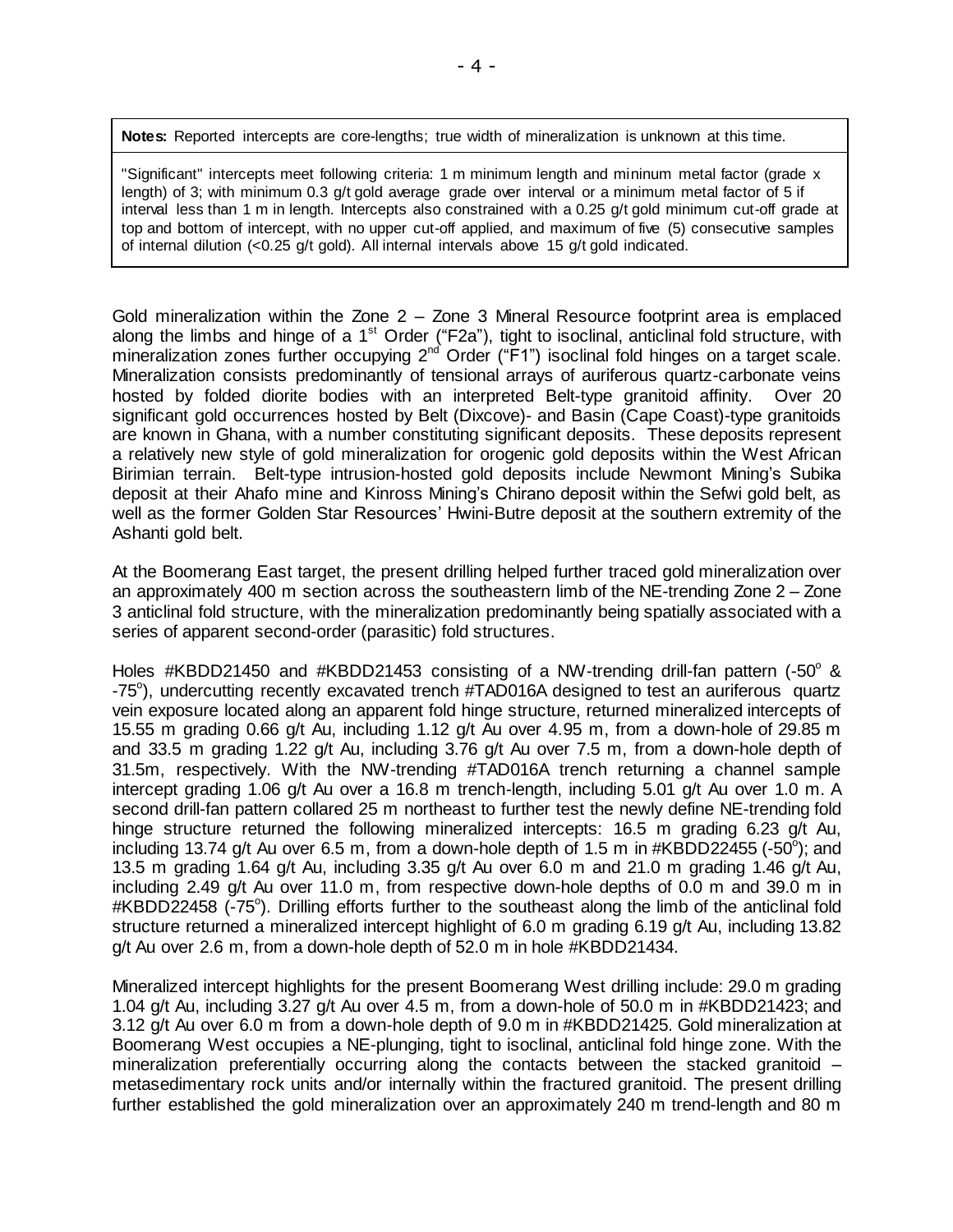width of the anticlinal fold structure, and down to a vertical depth of approximately 165 m, at the Boomerang West target.

Drilling highlights for the Twin Zone include 13.2 m grading 1.07 g/t Au in #KBDD21419 (161 m  $-$  174.2 m); and 3.53 g/t Au over 4.0 m in #KBDD21448 (157 m  $-$  161 m). With the present drilling efforts, gold mineralization at the early-stage Twin Zone target has now been intermittently traced over an approximately 275 m down-plunge distance, and down to a vertical depth of approximately 150 m, along the limbs of two parallel, NE-trending, second-order (parasitic) fold structures.

### **QA/QC**

Yves P. Clement, P. Geo, Vice President, Exploration for Xtra-Gold is acting as the Qualified Person in compliance with National Instrument 43-101 ("NI 43-101") with respect to this announcement. He has prepared and or supervised the preparation of the scientific or technical information in this announcement and confirms compliance with NI 43-101. All samples in this news release were analyzed by standard fire assay fusion with atomic absorption spectroscopy finish at the ISO 17025:2005 accredited Intertek Minerals Limited's laboratory in Tarkwa, Ghana. Xtra-Gold has implemented a rigorous quality assurance / quality control (QA/QC) program to ensure best practices in sampling and analysis of drill core, trench channel, and saw-cut channel samples, the details of which can be viewed on the Company's website at [www.xtragold.com.](http://www.xtragold.com/)

#### **About Xtra-Gold Resources Corp.**

Xtra-Gold is a gold exploration company with a substantial land position in the Kibi Gold Belt. The Kibi Gold Belt, which exhibits many similar geological features to Ghana's main gold belt, the Ashanti Belt, has been the subject of very limited modern exploration activity targeting lode gold deposits as virtually all past gold mining activity and exploration efforts focused on the extensive alluvial gold occurrences in many river valleys throughout the Kibi area.

Xtra-Gold holds 5 Mining Leases totaling approximately 226 sq km (22,600 ha) at the northern extremity of the Kibi Gold Belt. The Company's exploration efforts to date have focused on the Kibi Gold Project located on the Apapam Concession (33.65 sq km), along the eastern flank of the Kibi Gold Belt. The Kibi Gold Project (Zones 1-3) Mineral Resource Estimate, produced by Xtra-Gold on September 30, 2021, represents the only Mineral Resource ever generated on a lode gold project within the Kibi Gold Belt. The NI 43-101 Technical Report entitled "Xtra-Gold Resources Corporation Kibi Gold Project", jointly prepared by Pivot Mining Consultants (Pty) and Tect Geological Consulting, and dated November 16, 2021, is filed under the Company's profile on SEDAR at [www.sedar.com](http://www.sedar.com/).

#### *Forward-LookingStatements*

The TSX does not accept responsibility for the adequacy or accuracy of this release. No stock exchange, securities commission or other regulatory authority has approved or disapproved the information contained herein. This news release includes certain "forward-looking statements". These statements are based on information currently available to the Company and the Company provides no assurance that actual results will meet management's expectations. Forward- looking statements include estimates and statements that describe the Company's future plans, objectives or goals, including words to the effect that the Company or management expects a stated condition or result to occur. Forward-looking statements may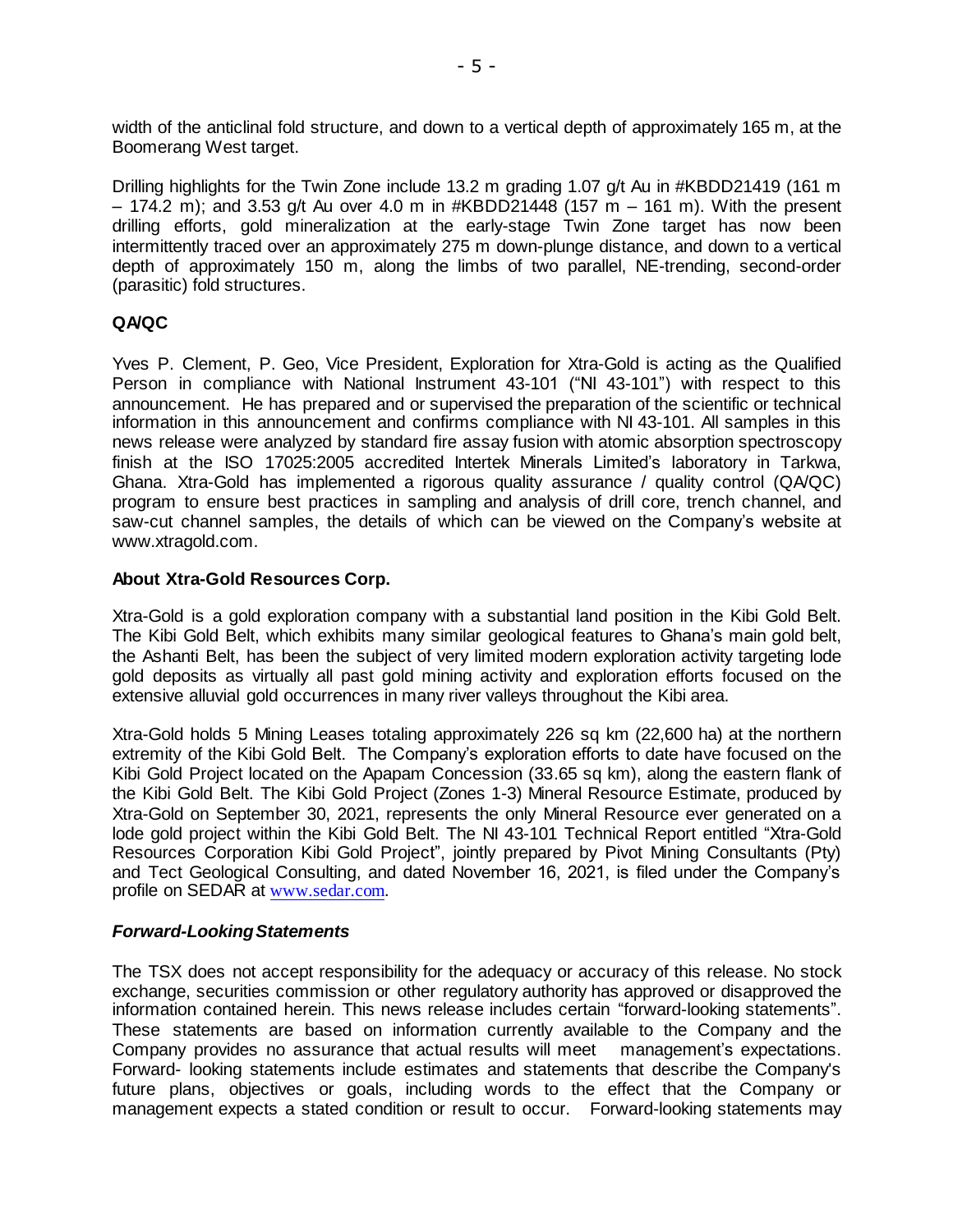be identified by such terms as "believes", "anticipates", "expects", "estimates", "may", "could", "would", "will", or "plan". Since forward-looking statements are based on assumptions and address future events and conditions, by their very nature they involve inherent risks and uncertainties. Actual results relating to, among other things, results of exploration, project development, reclamation and capital costs of the Company's mineral properties, and the Company's financial condition and prospects, could differ materially from those currently anticipated in such statements for many reasons such as: changes in general economic conditions and conditions in the financial markets; changes in demand and prices for minerals; litigation, legislative, environmental and other judicial, regulatory, political and competitive developments; technological and operational difficulties encountered in connection with the activities of the Company; and other matters discussed in this news release. This list is not exhaustive of the factors that may affect any of the Company's forward-looking statements. These and other factors should be considered carefully, and readers should not place undue reliance on the Company's forward-looking statements. The Company does not undertake to update any forward-looking statement that may be made from time to tim e by the Company or on its behalf, except in accordance with applicable securities laws.

### *Cautionary Note to United States Investors*

This news release has been prepared in accordance with the requirements of the securities laws in effect in Canada, which differ from the requirements of U.S. securities laws. Unless otherwise indicated, all resource and reserve estimates included in this news release have been prepared in accordance with National Instrument 43-101 Standards of Disclosure for Mineral Projects ("NI 43-101") and the Canadian Institute of Mining, Metallurgy, and Petroleum 2014 Definition Standards on Mineral Resources and Mineral Reserves. NI 43-101 is a rule developed by the Canadian Securities Administrators which establishes standards for all public disclosure an issuer makes of scientific and technical information concerning mineral projects. Canadian standards, including NI 43-101, differ significantly from the requirements of the SEC, and mineral resource and reserve information contained herein may not be comparable to similar information disclosed by U.S. companies. In particular, and without limiting the generality of the foregoing, the term "resource" does not equate to the term "reserves". Under U.S. standards, mineralization may not be classified as a "reserve" unless the determination has been made that the mineralization could be economically and legally produced or extracted at the time the reserve determination is made. The SEC's disclosure standards normally do not permit the inclusion of information concerning "measured mineral resources", "indicated mineral resources" or "inferred mineral resources" or other descriptions of the amount of mineralization in mineral deposits that do not constitute "reserves" by U.S. standards in documents filed with the SEC. Investors are cautioned not to assume that any part or all of mineral deposits in these categories will ever be converted into reserves. U.S. investors should also understand that "inferred mineral resources" have a great amount of uncertainty as to their existence and great uncertainty as to their economic and legal feasibility. It cannot be assumed that all or any part of an "inferred mineral resource" will ever be upgraded to a higher category. Under Canadian rules, estimated "inferred mineral resources" may not form the basis of feasibility or prefeasibility studies except in rare cases. Investors are cautioned not to assume that all or any part of an "inferred mineral resource" exists or is economically or legally mineable. Disclosure of "contained ounces" in a resource is permitted disclosure under Canadian regulations; however, the SEC normally only permits issuers to report mineralization that does not constitute "reserves" by SEC standards as in-place tonnage and grade without reference to unit measures. The requirements of NI 43-101 for identification of "reserves" are also not the same as those of the SEC, and reserves reported by the Company in compliance with NI 43-101 may not qualify